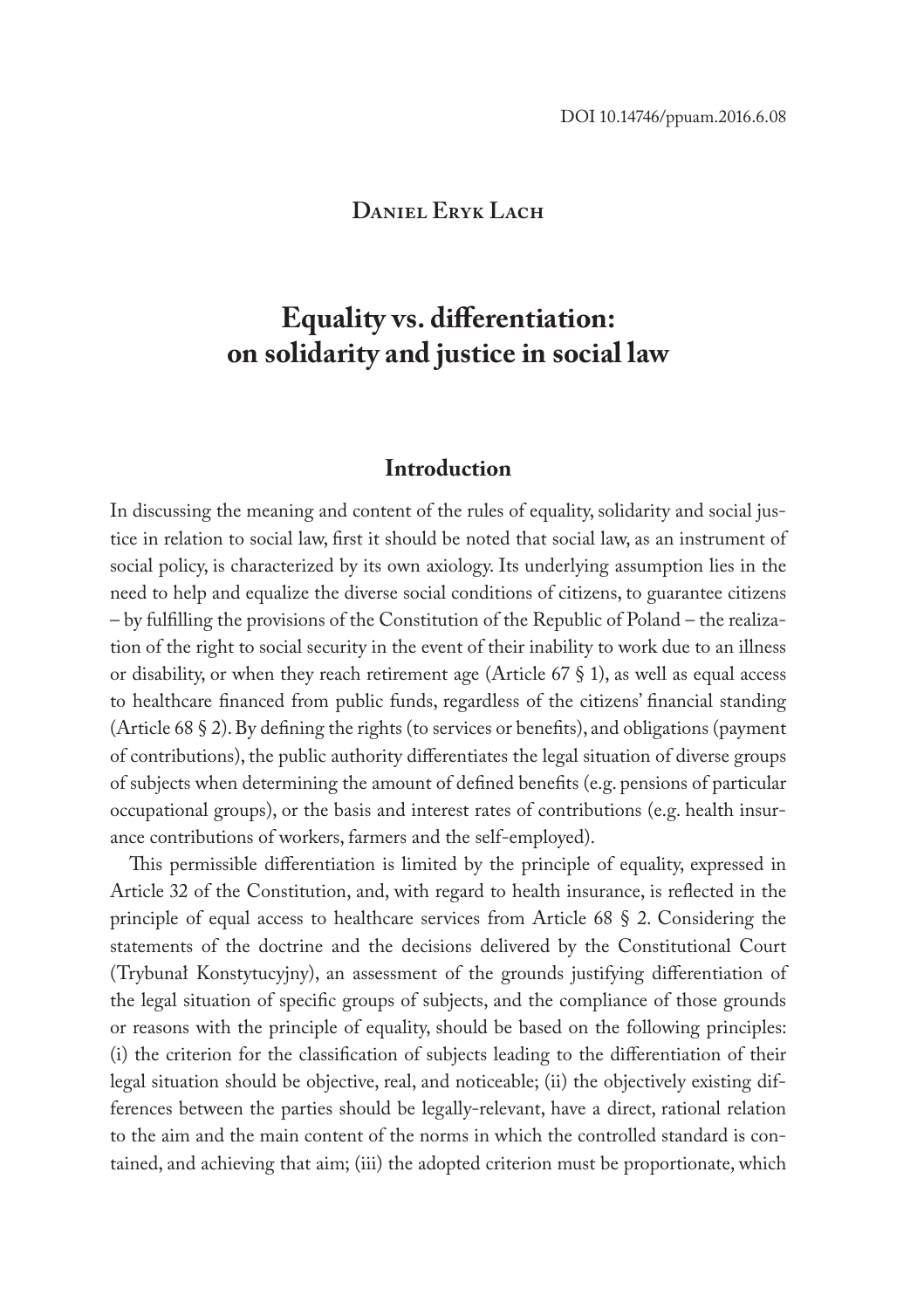means that the weight of interest, which is designed to differentiate the situation of the addressees of the norm, must be in proportion to the seriousness of the interests that will be affected as a result of the unequal treatment of similar subjects; (iv) the statutory classification of subjects resulting in the differentiation of their legal status must be fair, which means that the choice of a specific criterion of differentiation should result from the adopted system of values, principles or constitutional norms justifying different treatment of similar subjects.

It should be noted that the criterion for justifying the differentiation, i.e. recognition that different rules have priority over the principle of equality and justify the unequal distribution of duties or rights, is essential in the judicial practice of the Constitutional Court, because the other criteria generally do not cause problems. This paper analyses the principles of social justice, social solidarity and the common good as the key ideas of the social security system that justify the differentiation of the legal situation of different groups of the insured and the beneficiaries.

# **The axiology of social law as an instrument of social policy**

#### **The function of social law**

As already indicated, social law is characterized by the specific axiology resulting from its very function, which is the implementation of social policy. The aims and methods of social policy have evolved over years, with the milestones of this evolution being some key legal institutions and concepts, such as social insurance (Bismarck), the system of "social supply" in the framework of a welfare state, i.e. the responsibility of the state for the wellbeing (or living) of its citizens (Beveridge) and, finally, the concept of the privatization of public tasks and the idea of the enabling state (*Gewährleistungsstaat*).1 Today, it should be assumed that activities undertaken within the scope of social policy cover three different types of situations: firstly, to equalize the situation of economically vulnerable and helpless individuals (groups) to a standard recognized in society as fair; secondly, to create equal access to constitutionally guaranteed services and social benefits; and thirdly, the insurance of social risks that may affect any individual or any social group.2

Thus, social law also includes – in addition to social security law (which guarantees social benefits of a protective/emergency character, fulfilled only in the event that certain social risks occur) – providing social compensation and social support, stimulating the responsibility of the beneficiaries for their own living, and providing them a better start and equal opportunities in a society. The institutions of the social law ensure not only traditional benefits, which have passive character; they also encompass the active

<sup>1</sup> D.E. Lach, *Zasada równego dostępu do świadczeń opieki zdrowotnej*, Warszawa 2011, pp. 38–47, 81–87.

<sup>2</sup> J. Auleytner, *Polityka społeczna, czyli ujarzmianie chaosu socjalnego*, Warszawa 2002, p. 41.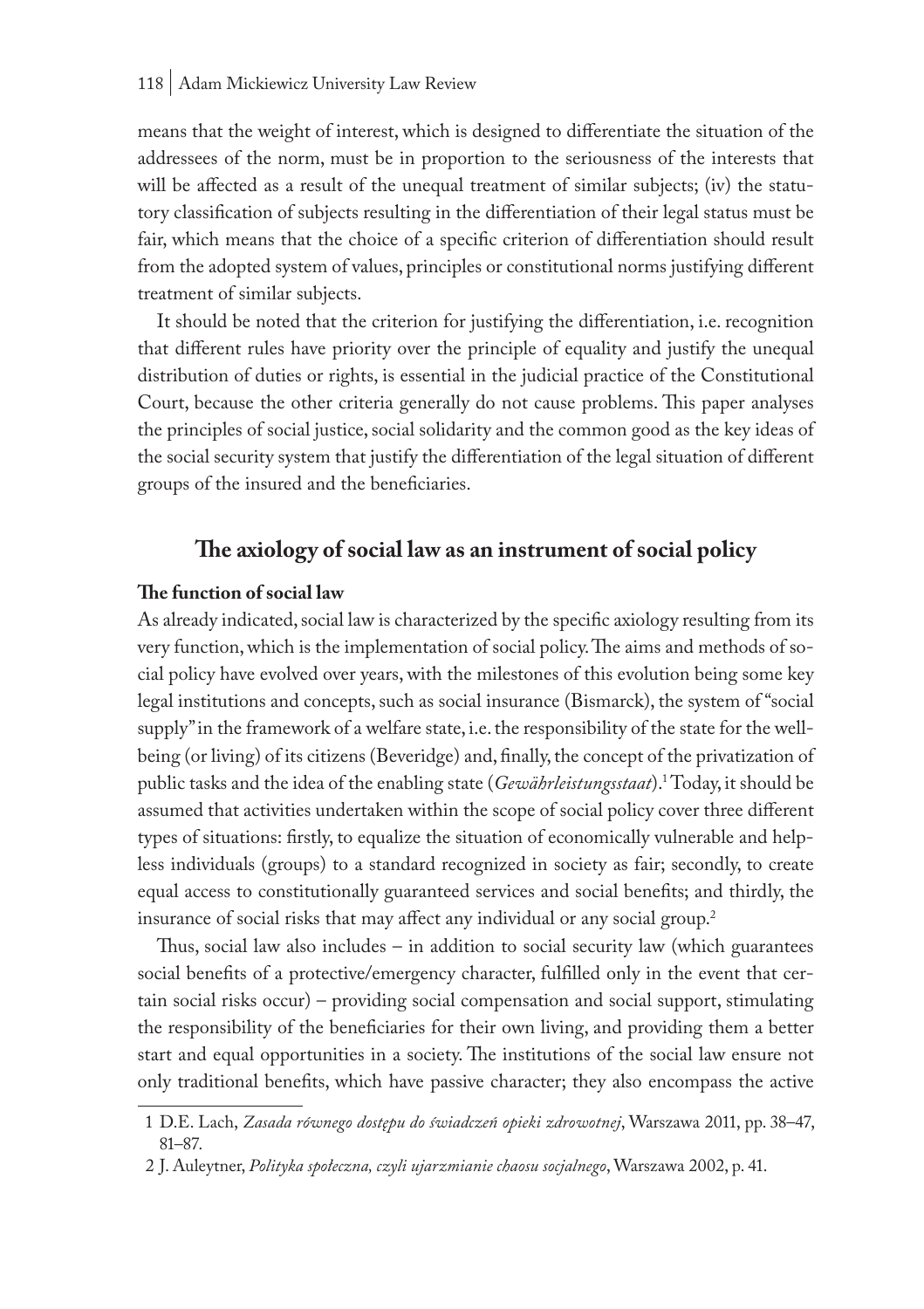prevention of disadvantageous situations that citizens might face in the future, and thus they are future-oriented, aiming at increasing the activity of subjects incurring or under certain risks, and at promoting a specific social prevention, consistent with the principle of subsidiarity. These measures should not result in a fragmented response to the occurrence of undesirable events in the lives of individuals. Instead, public authorities should treat social issues in a comprehensive way, which is of particular importance when it comes to poverty and social exclusion. By promoting equal opportunities, social policy will promote social inclusion and social cohesion, which will create a consolidated society.3 For this reason, an analysis of the differentiation of the legal situation of particular groups of subjects in social legislation must take into account the essential function of social policy, which is the equalization of opportunities and the standards of living of citizens, by eliminating excessive differences.

If social law has emerged as a result of social inequalities and the desire and need to provide for their (at least partial) equalization, its norms, by definition, differentiate the legal situation of their addressees. In order to determine whether the principle of equal treatment has been taken into account, first it must be established whether the criteria used to define a group whose legal situation is subject to differentiation have been objective, relevant, proportional and fair, and, secondly, whether, or to what extent, the regulated distribution of rights and duties among the differing groups is equal and fair, i.e. to what extent it has taken into account the existing differences between these groups.

To determine whether the definition (differentiation) of selected groups of subjects and the differentiation of their legal situation is justified, it is necessary to examine the legitimacy of the adopted criterion of differentiation, as it should result from the system of accepted values, principles or constitutional norms, justifying different treatment of similar subjects. In this context, the first thing to recall is the principle of social justice, which is somewhat difficult to define and has a complicated relationship with the principle of equality. Secondly, it must be remembered that the principle of social solidarity, which is the basis (the key idea) of the concept of social insurance as the realization of the idea of social security, consists mainly in the beneficiaries of the social policy system fulfilling their insurance obligations, rather than exercising their rights. The principle of social solidarity ultimately constitutes the basis for the assessment of citizens' participation in the social risk community (should they be in the insurance community) and their contribution to the financing (how much should they pay). And thirdly, the principle of the common good should be mentioned, because the common good and working towards it are the objectives and consequences of the existence of a community characterised by solidarity.

<sup>3</sup> W. Anioł, *Polityka socjalna Unii Europejskiej*, Warszawa 2003, p. 30 *et seq.*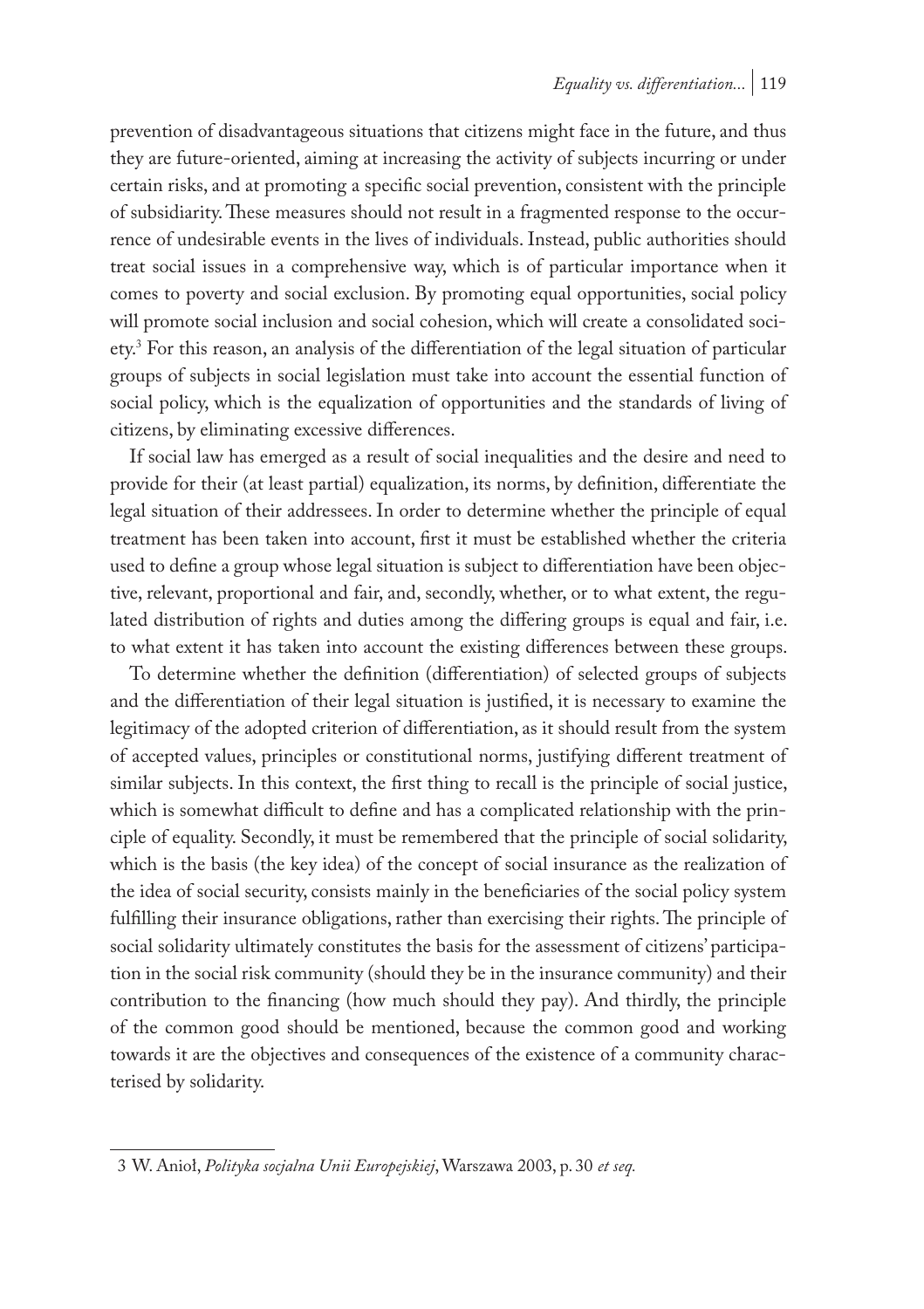#### **Social justice as distributive justice**

From the times of Aristotle's *Nicomachean Ethics*, distributive justice has been defined in practically the same, constant manner. It is about sharing the relevant goods or spreading burdens fairly between persons.4 In the source literature, it has been pointed out that the concept of distributive justice is an idea which rules over the principles of the distribution of goods, and therefore concerns the relationship between an individual and other people in a situation of relative scarcity (when the sum of the needs exceeds the number of goods which are to be distributed).5

The Constitutional Court also referred to the concept of distributive justice, stating that the concept of justice as the overriding principle is used to evaluate social differentiation. When unfair differences occur, in the distribution of goods and in the associated differentiation of the recipients of these goods, they are considered to be inequalities. The Court remarked then that according to the principle of distributive justice "the equal must be treated equally" and "the similar must be treated similarly." In the latter case, the extent to which certain features that are taken into account in the distribution process occur in individuals or groups of individuals, should be considered.6 In other statements directly concerning the principle of social justice, the Court pointed out that this principle should be understood as "the correction of the principle of equality in favour of the citizens who are in the most difficult economic situation," and that the principle of social justice ensured "the balance of the burden and benefit."8

More on distributive justice and its formulas has been written by Z. Ziembiński.<sup>9</sup> Firstly, he mentioned the formula of simple egalitarianism, as the easiest to use, which requires that everyone be treated equally (in the same way), regardless of his/her distinguishing features. This formula reduces the possible arbitrariness in providing institutional support, and may temporarily promote solidarity. At the same time, according to Ziembiński, the formula is primitive and unsuitable for use in seriously treated social policy, because it does not encourage working towards the common good, it can also cause social tensions and the waste of goods distributed to everyone equally, regardless of the perceived needs. Secondly, Ziembiński characterised the formula "to each according to his (justified) needs," as the "amended egalitarian formula," but he stated that, in the face of the scarcity of goods and the limitlessness of needs, that formula has a utopian character. He also noted, though, that one should see its "more realistic variety, according to which each could expect from 'society,' and in practice from the state, a guarantee that

<sup>4</sup> Z. Ziembiński, *O pojmowaniu sprawiedliwości*, Lublin 1992, p. 93.

<sup>5</sup> W. Sadurski, *Teoria sprawiedliwości. Podstawowe zagadnienia*, Warszawa 1988, pp. 49, 70 *et seq.*

<sup>6</sup> Judgement from 9 March 1988, U 7/87, OTK 1988, no. 1, item 1.

<sup>7</sup> Judgement from 28 May 1986, U 1/86, OTK 1986, no. 1, item 2.

<sup>8</sup> Judgement from 26 October 1993, U 15/92, OTK 1993, no. 2, item 36.

<sup>9</sup> Z. Ziembiński, *op. cit.*, p. 25.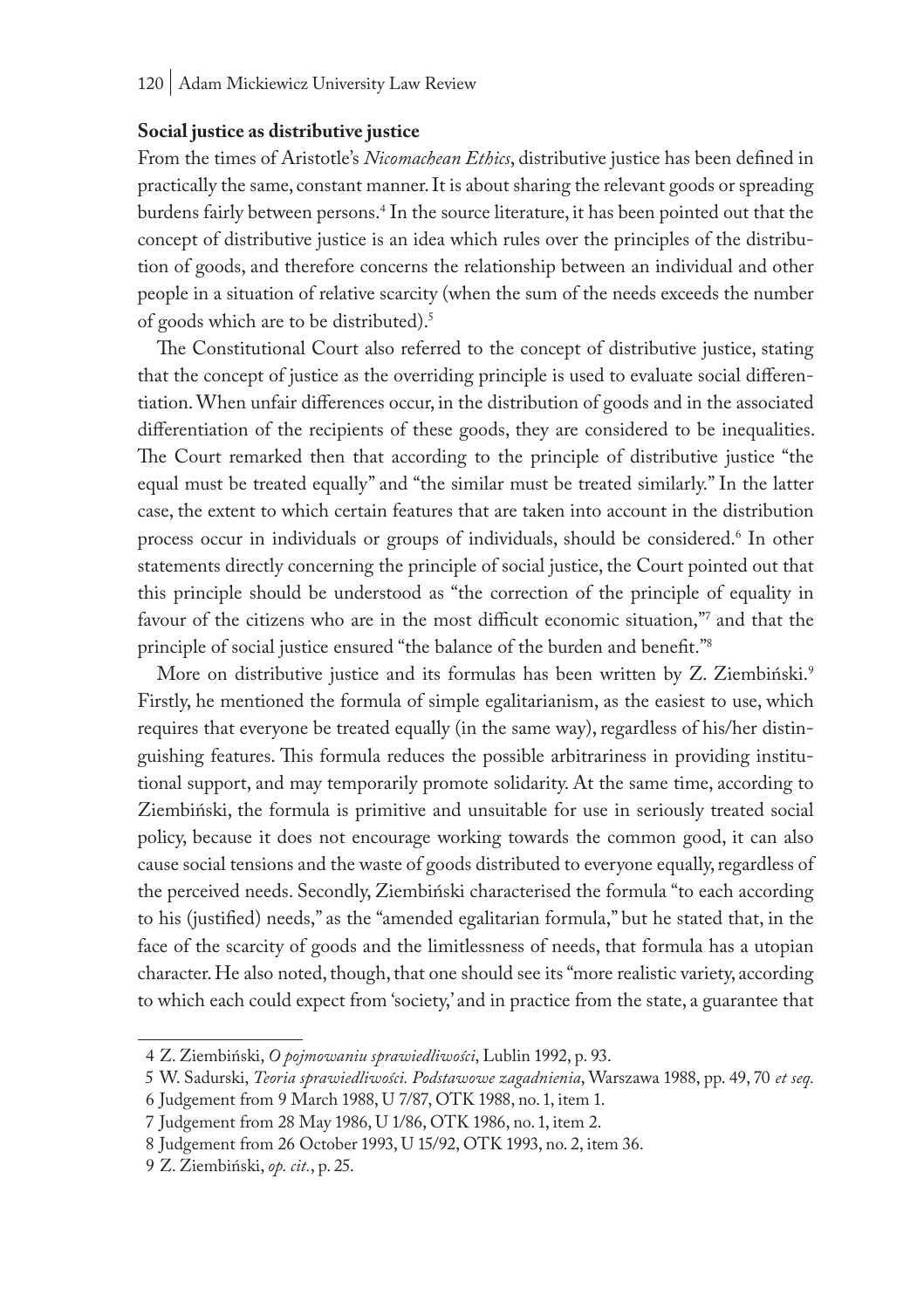he/she will be able to satisfy the most basic needs."10 He emphasizes that the term "basic needs" is very problematic, and that in practice additional conditions or reservations are formulated, such as, for example, the absence of fault on the part of the subject whose needs are to be satisfied.11 Ziembiński noted that the two egalitarian formulas cannot be, in practice, isolated from the merit formula, which expects fulfilment of certain specific requirements from those claiming benefits. What is more, the merit formula dominates over the egalitarian formulas. In this context, Ziembiński refers to the formula "to each according to merit," noting however, that the concept of merit is problematic as it can be identified either with the value of (the results of ) work or with the individual effort, which could eventually lead to many practical difficulties, if one were to objectively determine their degree.<sup>12</sup>

Regarding the concept of social justice, it has been noted in the source literature that "adding to the term 'justice,' which has multiple definitions in the social sciences [...], the adjective 'social' indicates that this constitutional principle applies to both the relations between social groups and the relations between them and the state, and not to the relation between the state and an individual,"13 and it is not about the subjective sense of justice, but about justice as a social category. It has also been pointed out that there are many possible meanings of the concept of justice, and one should opt for its distributive meaning, understood broadly, as "the balance of burdens and benefits in a situation of relative scarcity of goods."14 From the social law literature, a statement by J. Jończyk may be recalled, namely that the norm of Article 2 of the Constitution, according to which the Republic of Poland is a "democratic state ruled by law and implementing the principles of social justice," applies to the entire system and all areas of law and "its meaning in social security law is special, because this branch primarily deals with the question of fair distribution."15 Jończyk emphasizes that the norm of Article 2 of the Constitution refers to the principles (in plural), rather than to the principle of social justice, it is not "the one and only principle of social justice, whose metaphysical meaning is only available to the intuition and feelings of a person holding an office, but it is rather about different principles of social justice, existing objectively as socially accepted and used, that often,

<sup>10</sup> *Ibidem*.

<sup>11</sup> D.E. Lach, *op. cit.*, p. 218 *et seq.*

<sup>12</sup> *Ibidem*, p. 312 *et seq.*

<sup>13</sup> B. Banaszak, *Konstytucja Rzeczypospolitej Polskiej. Komentarz*, Warszawa 2009, commentary to Article 2 point 10; T. Dybowski, *Zasady sprawiedliwości społecznej jako problem konstytucyjny w orzecznictwie polskiego Trybunału Konstytucyjnego*, "Sądownictwo Konstytucyjne" 1996, no. 1, p. 78.

<sup>14</sup> C. Jackowiak, *Gloss to the judgment of the Constitutional Court from 29.01.1992*, K. 15/91, "Państwo i Prawo" 1993, no. 2, p. 100.

<sup>15</sup> J. Jończyk, *Prawo zabezpieczenia społecznego*, Kraków 2001, p. 26.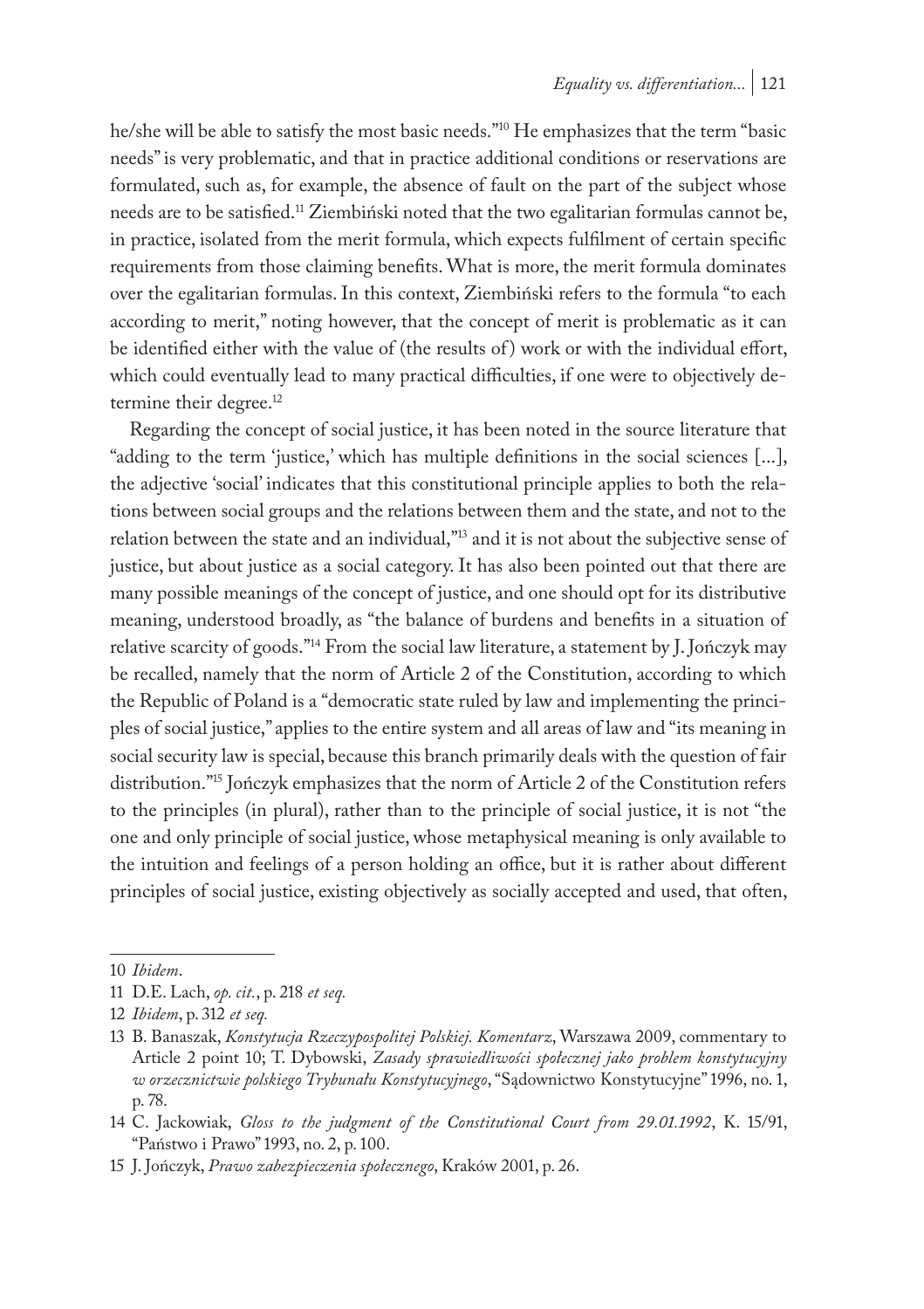or even usually, are divergent or even contradictory."16 Jończyk also emphasizes that the implementation of these principles means that they should be applied in a balanced way and taken into account, both in the legislative process as well as when making individual decisions. Consequently, Article 2 of the Constitution should be seen as a systemic rule of care, not a substantive basis for the decision. In other words, the legislative, the judiciary and the executive powers should be fair. This means that in making a decision (creating a law), common good (social solidarity), freedom and human dignity, respect for social dialogue, and the principle of subsidiarity should be taken into account.<sup>17</sup>

Against this background, it can be concluded that social justice is useful for evaluating the distribution of goods and burdens, which means that it is identical with the distributive understanding of justice. The fact that in the Article 2 of the Constitution the principles of social justice are mentioned in plural leads to the conclusion that it is to be understood that there are many formulas of distributive justice concerning the distribution of rights and duties, which are based on many different doctrinal assumptions that cannot be simultaneously achieved. They can, however, provide the basis for evaluation of the distribution of different burdens (contributions or taxes), or multiple goods (the security of the minimum subsistence in the context of the catalogue of guaranteed services in the healthcare system and personalized levels of pension benefits), and their conformity with the idea of justice. Therefore many formulas can be invoked: "from each according to strength," "from each according to his ability," "from each according to calling," "to everyone their equal share," "to each according to their (legitimate) needs," "to each according to effort," "to each according to the results," "to each according to merit," "to each according to birth," but each of these formulas raises a number of controversies, serving different aims and fulfilling different functions. It is therefore necessary to agree with the statement by Ziembiński that, in fact, social justice is a conglomerate of different formulas of justice, and the roles assigned to individual formulas undergo changes depending on the situation in which the acts of distributive justice are to be implemented. Simply put: social justice means taking into account the well-being of every member of society and rejecting excessively deep social stratification, and in particular radical discrimination against any category of subjects.18

Concerning the relationship between the principle of equality and justice it has to be pointed out that this question has been discussed in a number of judgments of the Constitutional Court. Against this background it was rightly claimed in the literature<sup>19</sup>

<sup>16</sup> *Ibidem*, p. 27.

<sup>17</sup> J. Jończyk, *Transformacja ubezpieczeń społecznych i ochrony zdrowia,* [in:] *Konstytucyjne problemy prawa pracy i zabezpieczenia społecznego*, ed. H. Szurgacz, Wrocław 2005, pp. 119–120.

<sup>18</sup> Z. Ziembiński, *op. cit.*, p. 95 and 130, 132–133.

<sup>19</sup> J. Nowacki, *Sprawiedliwość a równość w orzecznictwie Trybunału Konstytucyjnego*, [in:] *W kręgu zagadnień konstytucyjnych*, ed. M. Kudej, Katowice 1999, pp. 83–103.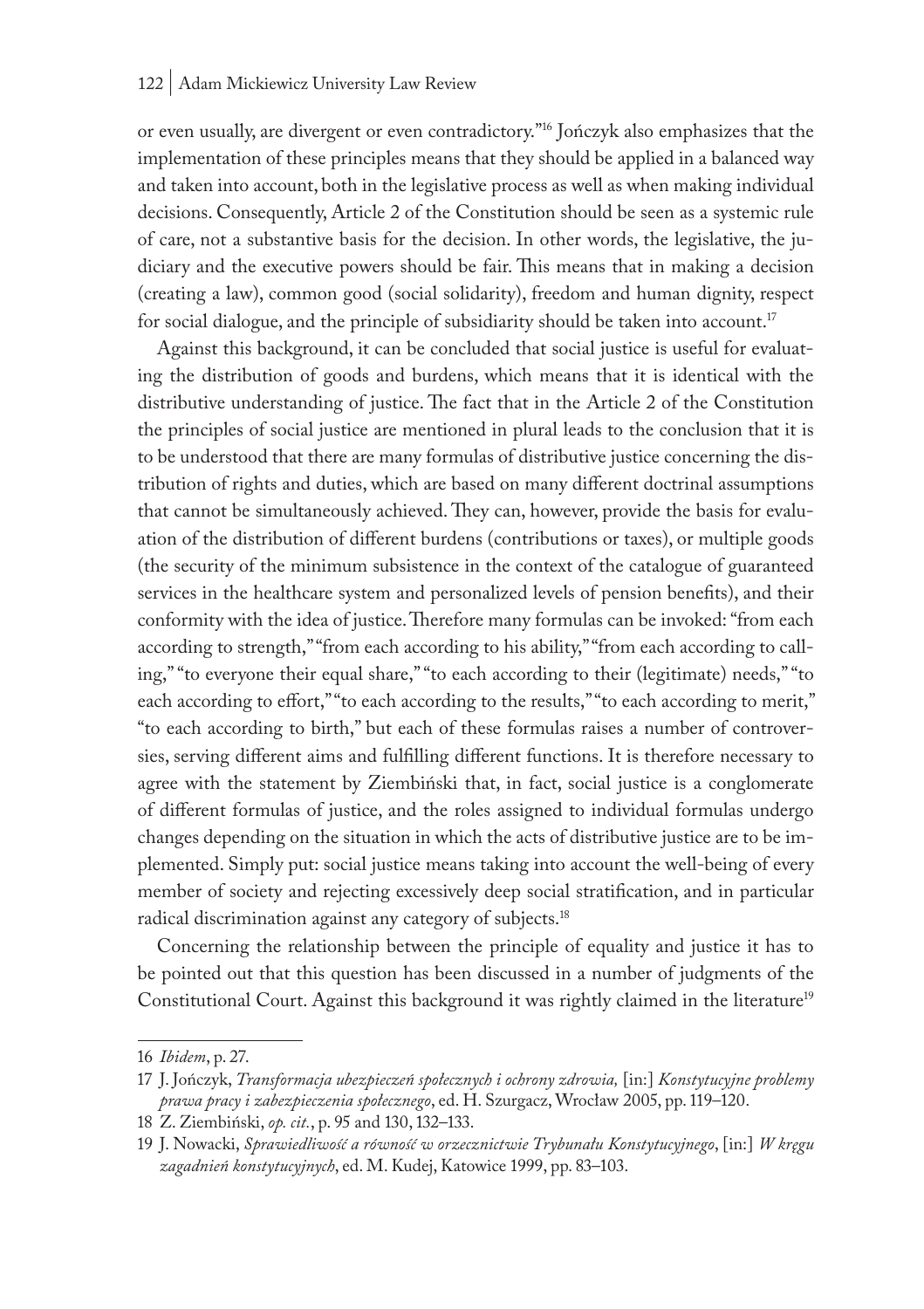that the Court "does not present a uniform view, moreover, the diversity of its statements means that they are far from being clear." J. Nowacki criticized the Court and some if its judgments:

Equality is [...] sometimes treated as a separate principle of justice, sometimes as a derivative of justice, sometimes again as an element of justice, sometimes justice and equality cumulate (or they do not), sometimes justice comes before equality, and yet sometimes it suffices that equality is justified by the principle of justice.<sup>20</sup>

Sharing Nowacki's objections, and taking into account the above notes on the concepts and formulas of distributive justice, one must agree with Nowacki's thesis that the rule of equality is in fact only one of the rules of justice, in the sense that fair distribution can be either equal (identical – to each the same or the same amount) or unequal – differentiated. It should be mentioned that in the case of a legislator's action, in particular in the area of social law, it is difficult to imagine a situation in which it would be possible to make a decision concerning the equal distribution of goods, rights or obligations.

### **Social solidarity**

The principle of social solidarity lies at the basis of the concept of social insurance<sup>21</sup> and the healthcare system in particular. It is in particular the foundation for such solutions as the non-contributory co-insurance of the family members, the absence of a connection between the amount of the contribution and the range of guaranteed services and no restrictions on the level of the contribution base, binding it with all income sources (the principle of universality of contribution). The principle of solidarity also justifies the subsequent inequalities resulting from these solutions, which may affect particular groups of beneficiaries. This justification is important in light of the principle of the state policy referred to in Article 68 § 2 of the Polish Constitution to create a healthcare system which will serve not only the practical realization of the right to life and a related right to health, but will also provide citizens, regardless of their financial situation, with equal access to healthcare services financed from public funds.

When defining the concept of social solidarity, first the idea of solidarity that appeared in the social sciences at the turn of the 20<sup>th</sup> century should be recalled. The starting point was a new vision of society, understood as an independent entity, based on the solidarity of its members. E. Durkheim considered social solidarity to be a moral

<sup>20</sup> *Ibidem*.

<sup>21</sup> J. Jończyk, *Prawo...*, *op. cit.*, p. 38; D.E. Lach, *O solidarności społecznej w "ubezpieczeniu zdrowotnym,* [in:] *Aksjologiczne podstawy prawa pracy i ubezpieczeń społecznych*, eds. M. Skąpski, K. Ślebzak, Poznań 2014, the judgment of the Constitutional Court from 11 February 1992, K 14/91, OTK 1992, no. 1, item 7.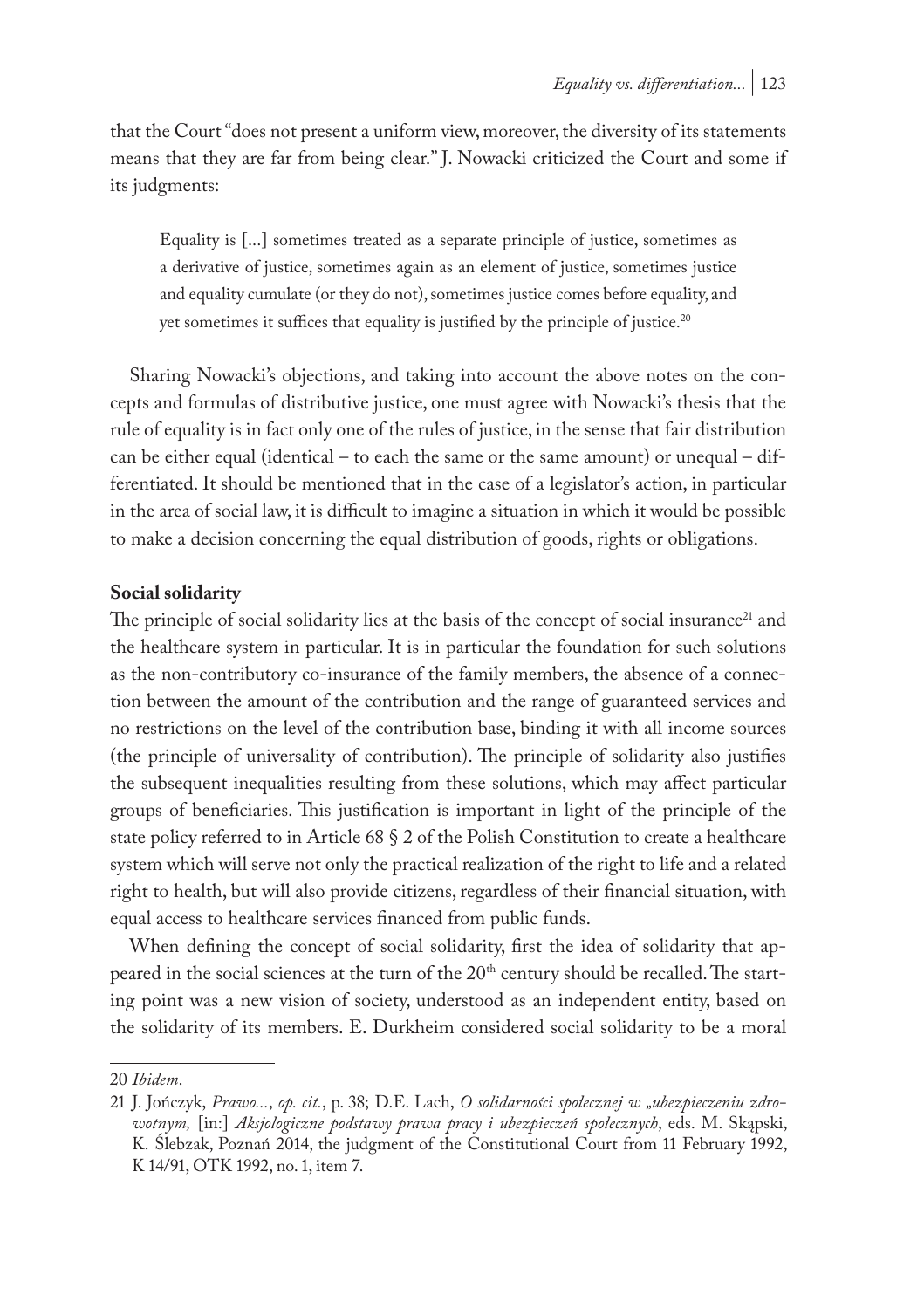phenomenon, whose outward expression is law.22 L. Duguit, referring to the idea of Durkheim, emphasized that solidarity, understood as social interdependence, consists of two elements: the similarity of the needs of people belonging to the same social group, and the diversity of their needs and abilities. Therefore we can talk about "solidarity by similarity" (people connect with one another to satisfy a common need) or "solidarity by the allotment of labour" (people connect to provide services to one another and thereby to satisfy diverse needs). Duguit stated that the justification for the existence of the state is "solidarity by the allotment of labour."<sup>23</sup> By contrast, it has to be concluded that the basis and justification of social insurance and trusteeship as ways of ensuring social security is "solidarity by similarity." Social risk communities are created because people cannot otherwise satisfy their needs following the occurrence of these risks.<sup>24</sup>

In the  $20<sup>th</sup>$  century, the concept of integral humanism was the answer to the totalitarian ideologies and the drama of World War II. The emphasized dignity of a human person in social life and his priority to society became the basis for the concept of social personalism.<sup>25</sup> This idea was the starting point for the teaching of the second Vatican Council and the conciliar encyclicals, such as *Mater et magistra* (1961), which highlighted the primacy of private initiative and reduced state intervention for promoting, stimulating, coordinating, assisting and complementing these initiatives, in accordance with the principle of subsidiarity. The concept of solidarity appeared in later encyclicals as well. In *Laborem exercens* (1981) solidarity was recalled in its defensive meaning, with regard to the conflict between labour and capital. It was defined as the collective and right reaction against the degradation of a human person as the subject of labour. Another meaning of solidarity was formulated in *Sollicitudo rei socialis* (1987). Solidarity was defined as "firm and persevering determination to commit oneself to the common good; that is to say to the good of all and of each individual, because we are all really responsible for all," thus, unlike in *Laborem exercens*, solidarity was given the positive, "involved" meaning.<sup>26</sup>

25 J. Auleytner, *Polityka społeczna, czyli ujarzmianie chaosu socjalnego*, Warszawa 2002, pp. 198–199. 26 *Ibidem*, pp. 198–203.

<sup>22</sup> H. Olszewski, *Historia doktryn politycznych i prawnych*, Warszawa 1982, p. 327; J. Oniszczuk, *Filozofia i teoria prawa*, Warszawa 2008, pp. 910–911; C. Mik, *Solidarność w prawie Unii Europejskiej. Podstawowe problemy teoretyczne*, [in:] *Solidarność jako zasada działania Unii Europejskiej*, ed. C. Mik, Toruń 2009, pp. 33–34; A. Czarnota, *Prawo a współczesne odmiany solidaryzmu społecznego*, [in:] *Idea solidaryzmu we współczesnej filozofii prawa i polityki*, ed. A. Łabno, Warszawa 2012, pp. 60–64.

<sup>23</sup> L. Duguit, *Kierunki rozwoju prawa cywilnego na początku XIX wieku*, [in:] A. Czarnota, J. Justyński, *Wybór tekstów źródłowych z historii doktryn politycznoprawnych*, Toruń 1988, p. 196; C. Mik, *op. cit.*, p. 34; H. Olszewski, *Historia doktryn politycznych i prawnych*, Warszawa 1982, pp. 422–424.

<sup>24</sup> Slightly different it is in the case of a welfare state, where the community includes all citizens (residents), and public authorities are responsible for providing social security (although to a very limited extent).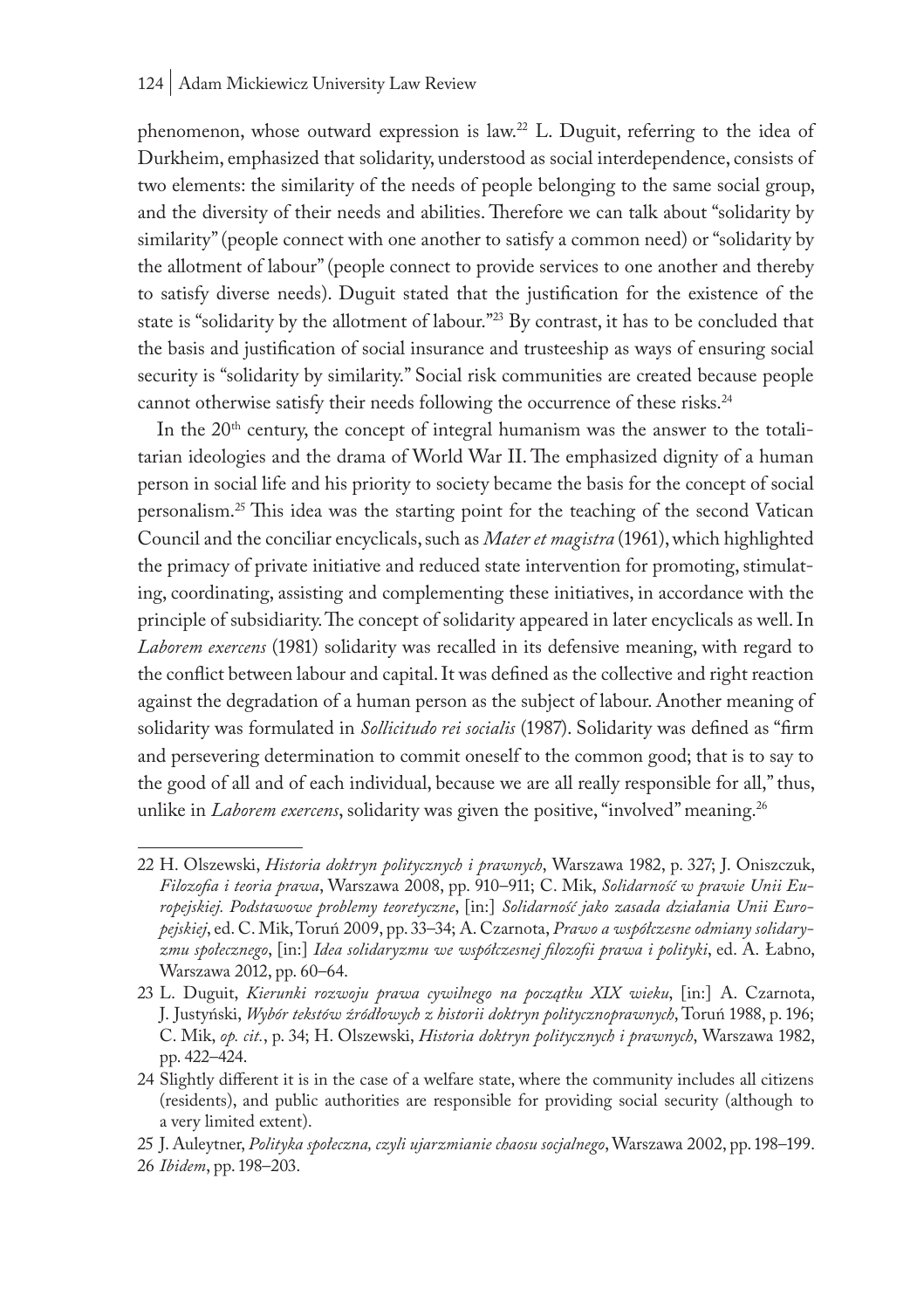In this context it should be pointed out that emphasizing the dignity of a human person in social life and his primacy over society does not have to stand in opposition to the principle of the primacy of the common good, which is associated with justice and social solidarity. Social personalism emphasizes the dignity and importance of the individual against totalitarianism and its oppression. In a democratic state of law, individualism should not transform into egoism. It can be even said that a precondition for a solidarity risk community is that the subjects forming this community be aware of its purpose and meaning, even if its membership is mandatory. It should also prevent individuals from abusing solidarity and encourage respect for certain rules (obligations arising from solidarity), including recognition of the primacy of the community's interest (the principle of common good).

A statement by W. Szubert should be recalled here, from the canon works of the Polish doctrine on social security. Szubert pointed out that "the special feature of social security benefits is that their weight should be distributed to a wider community of people." However, in that context Szubert did not use the term "social solidarity."27 T. Zielinski, in turn, discussed issues of solidarity in relation to the principles of subsidiarity and personalism as elements of the Catholic and evangelical social philosophy, forming the basis for the ideology of the welfare state. Zielinski, speaking of social insurance, pointed out that social solidarity is to be understood as "realization of the concept of self-help by the provision of services or benefits to people in need, from funds earned by a joint effort of the insured."28 Zielinski also invoked the principle of insurance solidarity, which he identified with the idea of mutuality, which means that the insured carry the burdens of insurance by themselves, in accordance with the formula "all for one, one for all." And yet, the principle of mutuality (insurance solidarity) is not synonymous with the principle of obligations mutuality/equivalency (synallagma of the provisions: contribution and the services/benefits), because the absence of synallagma is characteristic of social insurance law.<sup>29</sup>

J. Piotrowski also emphasized the importance of the principle of solidarity for the creation of a risk community, when it comes to the distribution of liability to all the insured. He said that the core of solidarity is a duty to spread the costs of covering the need resulting from the occurrence of a random event throughout the whole of society, or at least to a number of persons threatened in a similar way by such a random event.<sup>30</sup>

<sup>27</sup> W. Szubert, *Ubezpieczenie społeczne. Zarys systemu*, Warszawa 1987, pp. 62–63.

<sup>28</sup> T. Zieliński, *Ubezpieczenia społeczne pracowników. Zarys systemu prawnego – część ogólna*, Warszawa – Kraków 1994, p. 20.

<sup>29</sup> *Ibidem*, pp. 17, 130–131.

<sup>30</sup> J. Piotrowski, *Zabezpieczenie społeczne. Problematyka i metody*, Warszawa 1966, p. 173.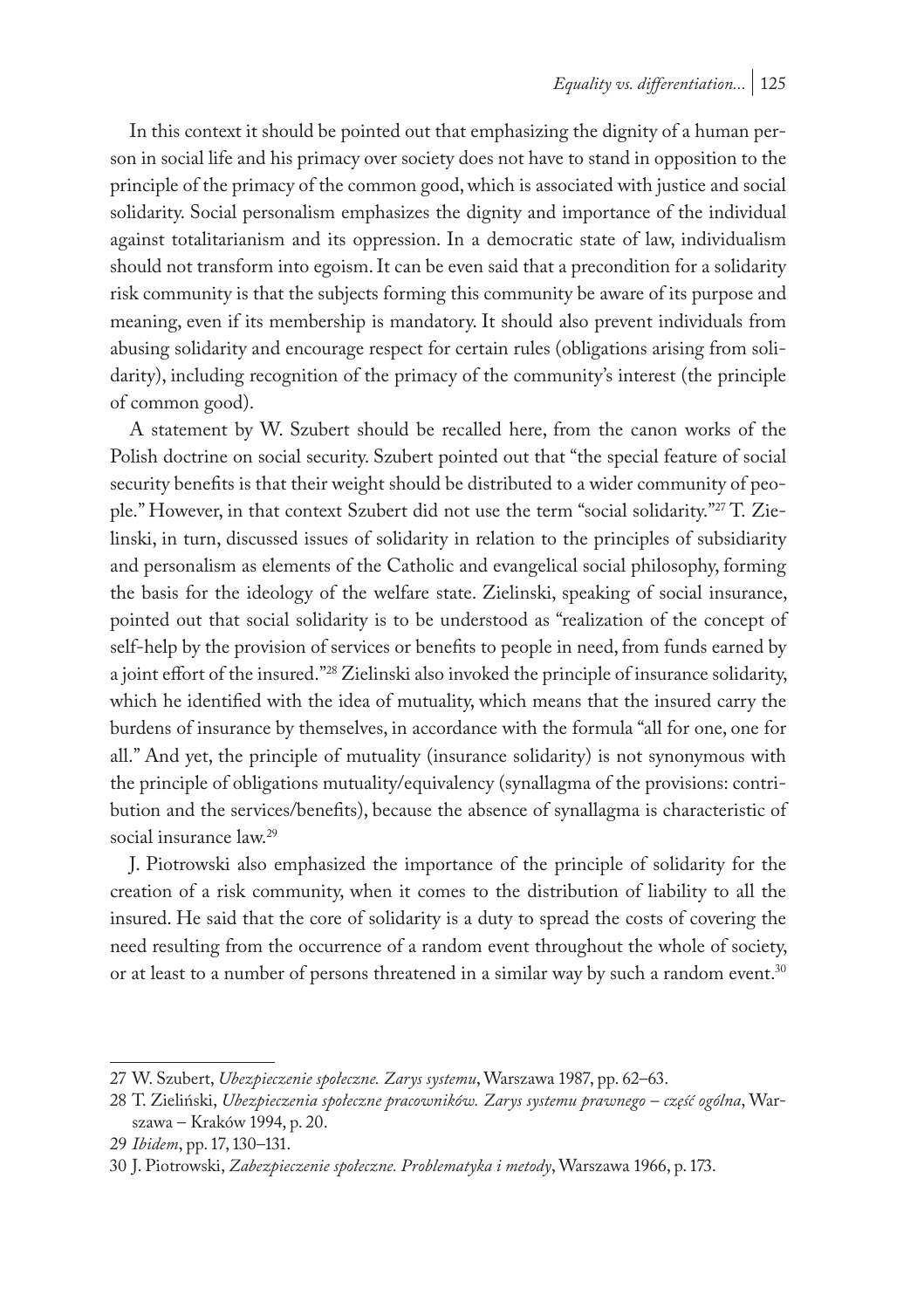#### 126 | Adam Mickiewicz University Law Review

Jończyk wrote in the same spirit and insisted that the literature "rarely refers to the solidarity of the risk community in its legal sense, although it is the foundation of all forms of social security."31 Especially noteworthy is Jończyk's statement that:

[...] the question of solidarity refers to the obligation, burden, individual contribution, joint effort, not distribution of benefits in cash or in kind because the solidarity of the risk community is expressed in the financing (through individual contributions) of the social security and should not be confused with the equalization of financial burdens between the risk communities and solidarity communities.<sup>32</sup>

For this reason Jończyk remarked that "in the context of the distribution of benefits we should rather talk about justice, not about solidarity."<sup>33</sup> Referring to the content of the principle of solidarity, Jończyk stated that the creation of a risk community (including the risk of "being unhealthy") is based on the assumption that there are subjects involved that are – although to varying degrees – capable of bearing and ready to bear the cost of protection against the effects of the occurrence of a given risk. In social security systems in general, and healthcare systems in particular, there are differences not only in the capability to bear the cost of protection, but also in the "vulnerability to risk," which should be understood as an individual threat of the occurrence of a random event, on the basis of which social risk as a legal term is constructed. There is also "no symmetry between the contribution and the realized benefit; and what is more, the asymmetry is characteristic and through it, the sense of solidarity is expressed: everyone is contributing, often uneven shares, and for a longer or shorter time, but the compensation is received only by the one who has suffered damage<sup>"34</sup> (injury or loss  $-$  D.E.L.). For this reason  $-$  and also in order to counteract the "selfishness and speculation" – the creation of a risk community must be obligatory "because it is a guarantee of solidarity and the ability to bear the burden of social security."35

The statements of the Constitutional Court referring to the principle of solidarity must also be recalled here. In the judgment from  $11<sup>th</sup>$  February 1992, K 14/91, the Court stated:

The justification [...] of the redistributive function of the insurance is the principle of social solidarity, ordering the distribution of the burden of benefits to the wider community of people covered by social insurance.

35 *Ibidem*, p. 39.

<sup>31</sup> J. Jończyk, *Prawo...*, *op. cit*., p. 38.

<sup>32</sup> *Ibidem*.

<sup>33</sup> *Ibidem*.

<sup>34</sup> *Ibidem*.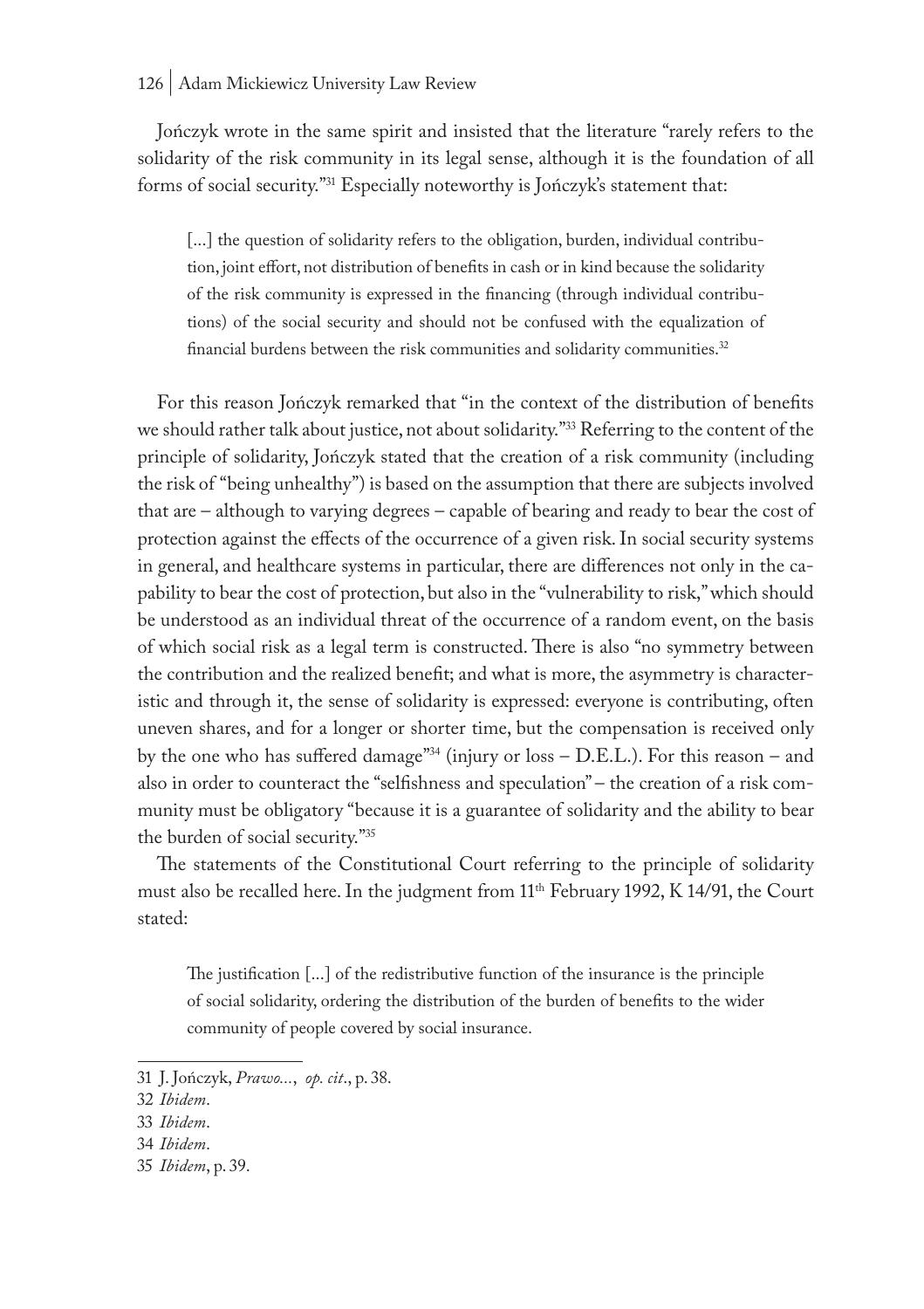In the judgment from  $7<sup>th</sup>$  January 2004, K 14/03,<sup>36</sup> the Court also emphasized the financial content of solidarity, stating:

[...] the access to services financed from public funds must be equal for all citizens, regardless of their financial situation. Article 68 § 2 of the Constitution stipulates that there should be equality in the access to healthcare services and refers to the principle of equality and the concept of social solidarity as expressed in Article 32. The rules of using healthcare services in this area are in fact independent of the level of participation of individual members of the community in the creation of a resource of public funds which are the source of the funding of those services.

From these statements it can be seen that solidarity is understood primarily as a justification for the acquisition of rights by poorer people, tacitly: at the cost of the richer. Similarly, it has been noted in Polish sources that:

[...] the principle of social solidarity as a principle of health insurance means, in fact, that the fund created from health insurance contributions is anonymous. The rule is that those who pay contributions do not know for whose benefit the money they have contributed is spent. What is more, regardless of the amount they have paid, they do have the same rights to services or benefits as those who have made higher, or lower, contributions. This means that none of the insured acquires a better position in the context of access to services or benefits because his contributions have been of greater value than those of another person.<sup>37</sup>

Against this background it has to be pointed out that in German sources the principle of solidarity is understood in a different way.<sup>38</sup> Two primary obligations of members of

<sup>36</sup> Dz.U. 2004 no. 5 item 37.

<sup>37</sup> J. Nowak-Kubiak, B. Łukasik*, Ustawa o świadczeniach opieki zdrowotnej finansowanych ze środków publicznych*, Warszawa 2006, commentary to Article 65. It is worth adding that with the exception of a capital financed pension insurance fund, every other insurance fund is anonymous because the contributions (i.e. their level) are not linked to any particular insured person. The lack of the relationship between the contribution to the scope of the service/benefit is the quintessential principle of social solidarity.

<sup>38</sup> H.F. Zacher, *Individuelle und soziale Sicherung gegen die Notfälle des Lebens in der sozialen Marktwirtschaft*, Berlin 1973; M. Faude, *Selbstverantwortung und Solidarverantwortung im Sozialrecht. Strukturen und Funktionen der sozialrechtlichen Relevanz des Selbstverschuldens des Leitungsberechtigten*, Bonn 1983; W. Gitter, *Strukturen der Reform der gesetzlichen Krankenversicherung, "*Die Sozialegesrichtsbarkeit" 1991, no. 3; F. Kirchhof, *Das Solidarprinzip im Sozialversicherungsbeitrag*, [in:] *Sozialfinanzverfassung: 5. Sozialrechtslehrertagung 6. bis 8. März 1991 in Göttingen*, ed. B. Schulin, Wiesbaden 1992; G. Haverkate, *Gleichheitsprobleme an den Nahtstellen der Sozialleistungssysteme – Am Beispiel der Alterssicherung*, [in:] *Recht zwischen Umbruch und Bewahrung, Völkerrecht, Europarecht, Staatsrecht. Festschrift für Rudolf Bernhardt*, eds. U. Beyerlin, M. Bothe,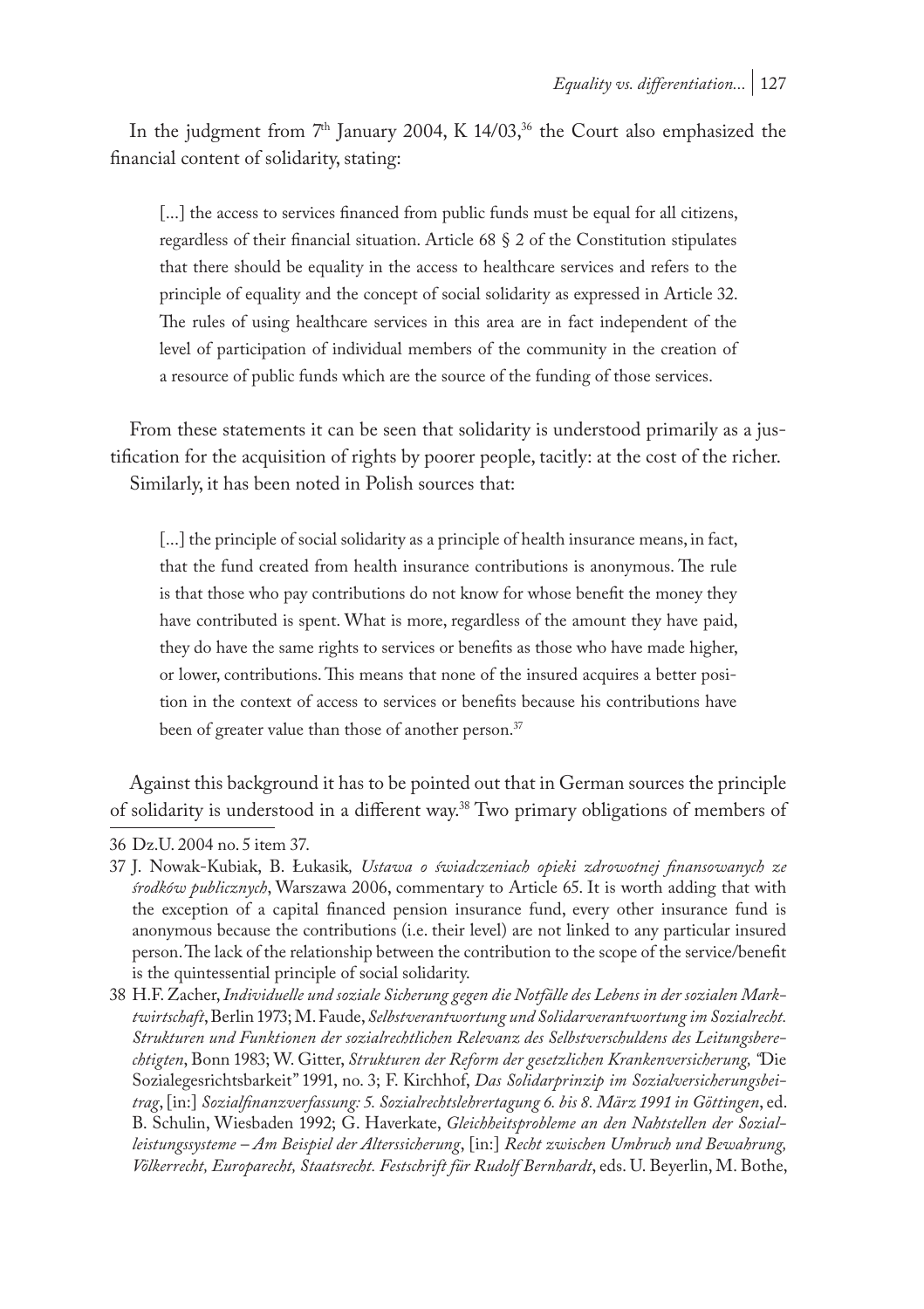#### 128 | Adam Mickiewicz University Law Review

a community derive from the idea of solidarity. They include: (i) participation by payment of contributions despite the lack of equivalence between the contributions and the resulting services or benefits, and (ii) loyal, solidary behaviour. Referring to Jończyk's statement cited earlier, it must be emphasized that "the question of solidarity refers to the obligation, burden, individual contribution, joint effort, rather than to the distribution of benefits in cash or in kind and in the context of the services or benefits, distribution justice, rather than solidarity, should be mentioned."39 In other words, looking for an axiological justification for the differentiation of the legal situation of the beneficiaries of a system (the criterion of such differentiation should arise from the adopted system of values), it is the principle of (social) justice, which may justify the differentiation of granted rights (e.g. special services for pregnant women, children or veterans), while the principle of social solidarity will apply to the evaluation of the differentiation of duties imposed on the participants in the system (e.g. income-related contribution).

In summary, it can be concluded that the content of the principle of social solidarity means that burdens and duties are taken on by the community (e.g. the beneficiaries of the healthcare system), which leads to social compensation within the community. The idea of solidarity assumes "making the risk common," or the "deindividualization" of a risk, manifested primarily in paying a contribution which depends on (is calculated and determined on the basis of ) the income rather than the individual danger or need (interpersonal equalization). The solidarity of the community members is primary in the relation to the primacy of the common good over the individual. The common good and the activities or measures to achieve it are the goal and the consequences of the existence of a community characterised by solidarity. Therefore, from the principle of social solidarity there follows, *inter alia*, a duty of loyalty to other members of the community, which manifests itself in the taking of actions aimed at avoiding a chance of occurrence of a risk, or at minimizing its effects, as well as in a reasonable use of the guaranteed services/benefits, and co-operation, taking into account the interests of other members of the community.

## **The principle of the common good**

As already mentioned above, the principle of common good is important for the evaluation of differentiation in social law, and it is closely linked to the principle of social solidarity. The recommendation to take the common good into account, understood as the recognition of the primacy of the community's interest over the interests of the insured individual beneficiary or patient can also be drawn from the principles of social justice,

R. Hofmann, E.U. Petersmann, Berlin 1995; U. Volkmann, *Solidarität – Programm und Prinzip der Verfassung*, Tübingen 1998; F. Ruland, *Solidarität*, "Neue Juristische Wochenschrift" 2002, no. 48; H.M. Heinig, *Der Sozialstaat im Dienst der Freiheit*, Tübingen 2008.

<sup>39</sup> J. Jończyk, *Prawo...*, *op. cit*., pp. 38–39.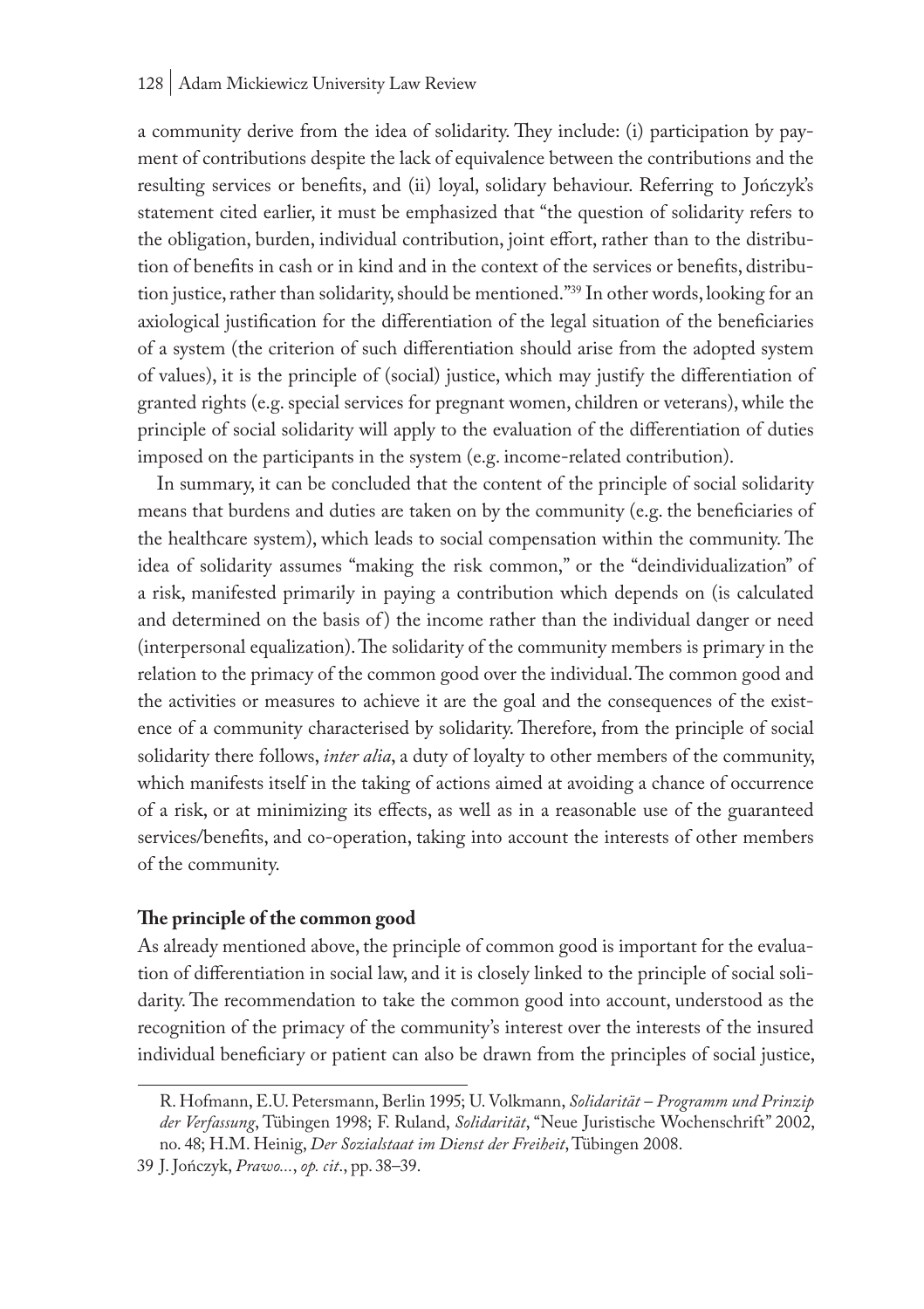because "it is a factor helping to achieve a just, or at least fair balance between public interest (the common good) and the interest of an individual."40

Generally speaking, taking the common good into account means that the legislature recognizes the priority of the interests of a community over the interests of an individual member of this community, which is essential for the construction and functioning of various communities of beneficiaries of social security systems. The application of this principle is reflected in the regulation of the healthcare system, in which the principle of the common good is to be understood in such a way that the scarcity of financial resources at the disposal of the National Health Fund legitimizes the introduction of instruments restricting access to certain services, or imposes specific obligations on beneficiaries, which leads to diversifying their access to services. There are, in practice, two instruments. First, it is the limited access to guaranteed healthcare services and waiting lists which differentiate patients' access to defined services on time. Second, it is the duty of the beneficiaries to carry a part of the costs of the guaranteed services (e.g. medicines and medical supplies), which is associated with the individual financial situation of the recipient, and leads to the differentiation of access to services. In both cases the differentiation of the legal situation of an individual is justified by the principle of the common good, because the interest of all beneficiaries, based on the recognition of certain healthcare services as guaranteed (which often have to entail limited access to those services), prevails over the interest of a particular beneficiary (patient), who has to wait for the provision of a given service or bear part of its cost. This is also related to the structure of a system in which the insured (service-entitled), rather than the patients (servicereceivers), are the beneficiaries. For this reason, when discussing the solidarity that binds the community of the insured, Jończyk emphasizes that this is neither the solidarity of the patients, nor the solidarity of the insured and the patients, but the solidarity of the insured. The insured are predominantly interested in paying low contributions and receiving, when need be, a wide range of guaranteed services, hoping, at the same time, that it will be never necessary to claim them.<sup>41</sup>

# **Conclusions**

To sum up, below are some general theses that may be formulated:

1. Social law is an instrument of social policy. One of its primary aims is to equalize opportunities and to eliminate excessive disparities between the living conditions of different groups of subjects. Therefore, the norms of social law, by definition, differentiate the legal situation of the recipients when it comes to their rights or duties. The

<sup>40</sup> Judgment of the Constitutional Court from 12 April 2000, K 8/98.

<sup>41</sup> J. Jończyk, *Transformacja ubezpieczeń społecznych i ochrony zdrowia*, [in:] *Konstytucyjne problemy prawa pracy...*, *op. cit.*, pp. 119–120.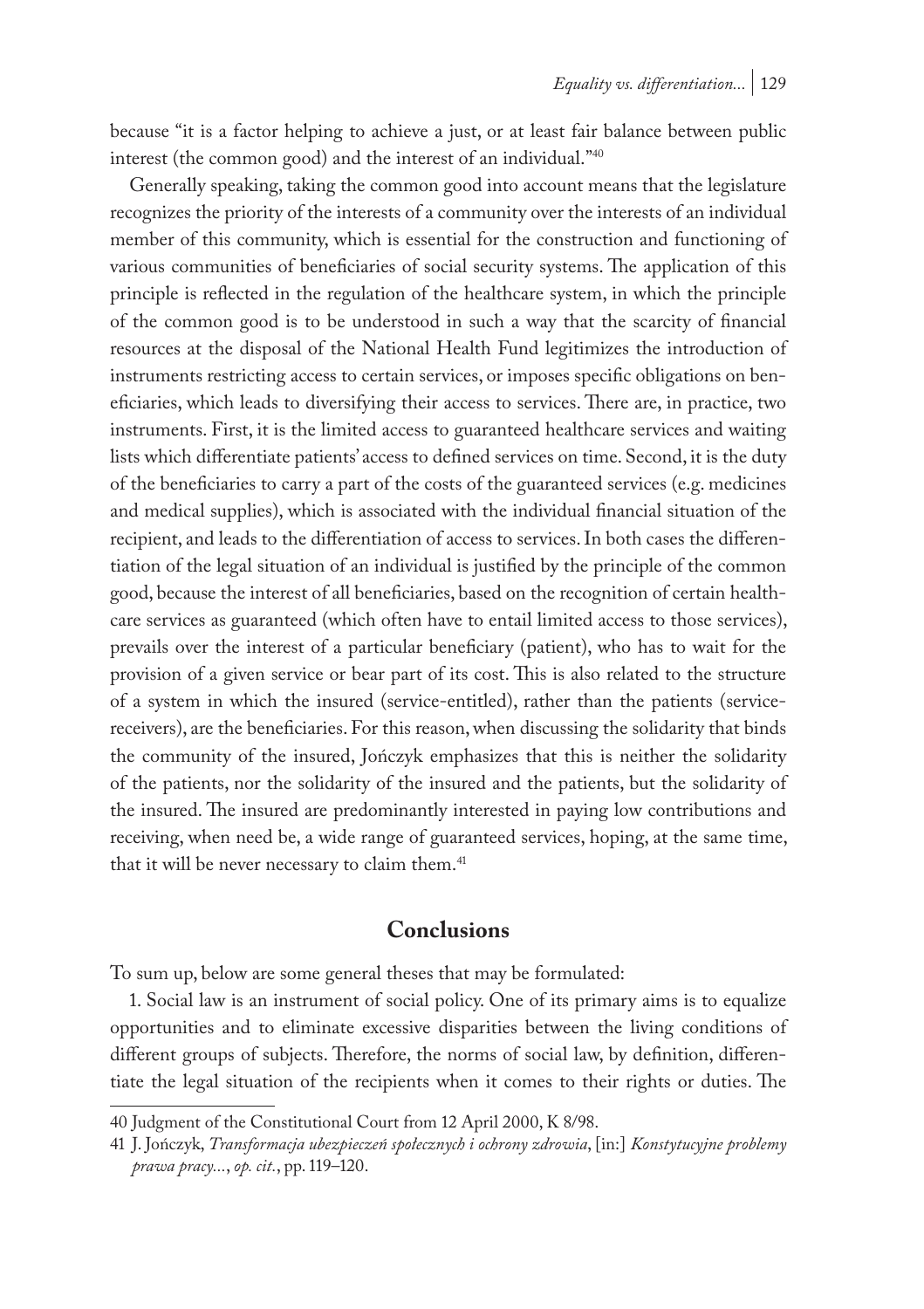regulations of social law may be evaluated only in this context and in two stages: firstly, if the criteria used in order to differentiate the groups of subjects are objective, relevant, proportional and fair; and secondly, if the distribution of rights and duties among the distinguished group of subjects is fair, i.e. as far as it takes into account the existing differences between the groups of subjects.

2. How the principle of equality may be reflected in social legislation and be effective depends on the extent to which the regulations of social law justify differentiation of the legal situation of certain groups of subjects. Such differentiation can follow objective criteria and thus be neutral (e.g. a specific scope of services guaranteed only to pregnant women), or may be linked to the axiology of the branch and therefore be evaluative (e.g. paying contributions contingent upon the income rather than individual danger, the potential need, or the non-contributory insurance of family members).

3. Solving the dilemmas of the definition of differentiation criteria is the task of the legislature, which has to fulfil the obligations arising from the state policies contained in the Constitution, but we must also take into account the social and economic situation of a state and respond flexibly to changes that are taking place, realizing at the same time the state's political programme.

4. On the basis of the literature and decisions delivered by the Constitutional Court it should be said that for the evaluation of the fairness of the differentiation of the legal situation of certain groups of subjects it is essential that the legal classification of the subjects be justified. This means that the choice of the differentiation criterion should result from the adopted system of values, principles or constitutional norms that justify different treatment of similar subjects.

5. In the context of axiological justification of the differentiation of the legal situation of certain groups of subjects and the relationship between the principles of equality and justice, one should say that the principle of equality is, in fact, only one of the rules of justice, because fair distribution can be either equal (identical – to each the same or the same amount), or unequal, that is, differentiated.

6. The concept of equality before the law has no independent content; it depends on other value judgments and principles.42 It is secondary to the principles of material justice, so it cannot be a criterion for its admissibility. This also means that the principle of equality has no absolute character and that the differentiation of the legal situation is acceptable. It must be justified so as not to be regarded as discrimination or preference.<sup>43</sup>

7. Discussing the axiological justification for differentiating the categories of subjects and their legal situation, it should be noted that different principles of social justice can

<sup>42</sup> W. Sadurski, *Teoria sprawiedliwości. Podstawowe zagadnienia*, Warszawa 1988, pp. 87–88; J. Nowacki, *op. cit.*, pp. 95, 103.

<sup>43</sup> L. Garlicki, *Zasada równości i zakaz dyskryminacji w orzecznictwie Trybunału Konstytucyjnego*, [in:] *Obywatel – jego wolności i prawa*. ed. B. Oliwa-Radzikowska, Łódź 1998, p. 66.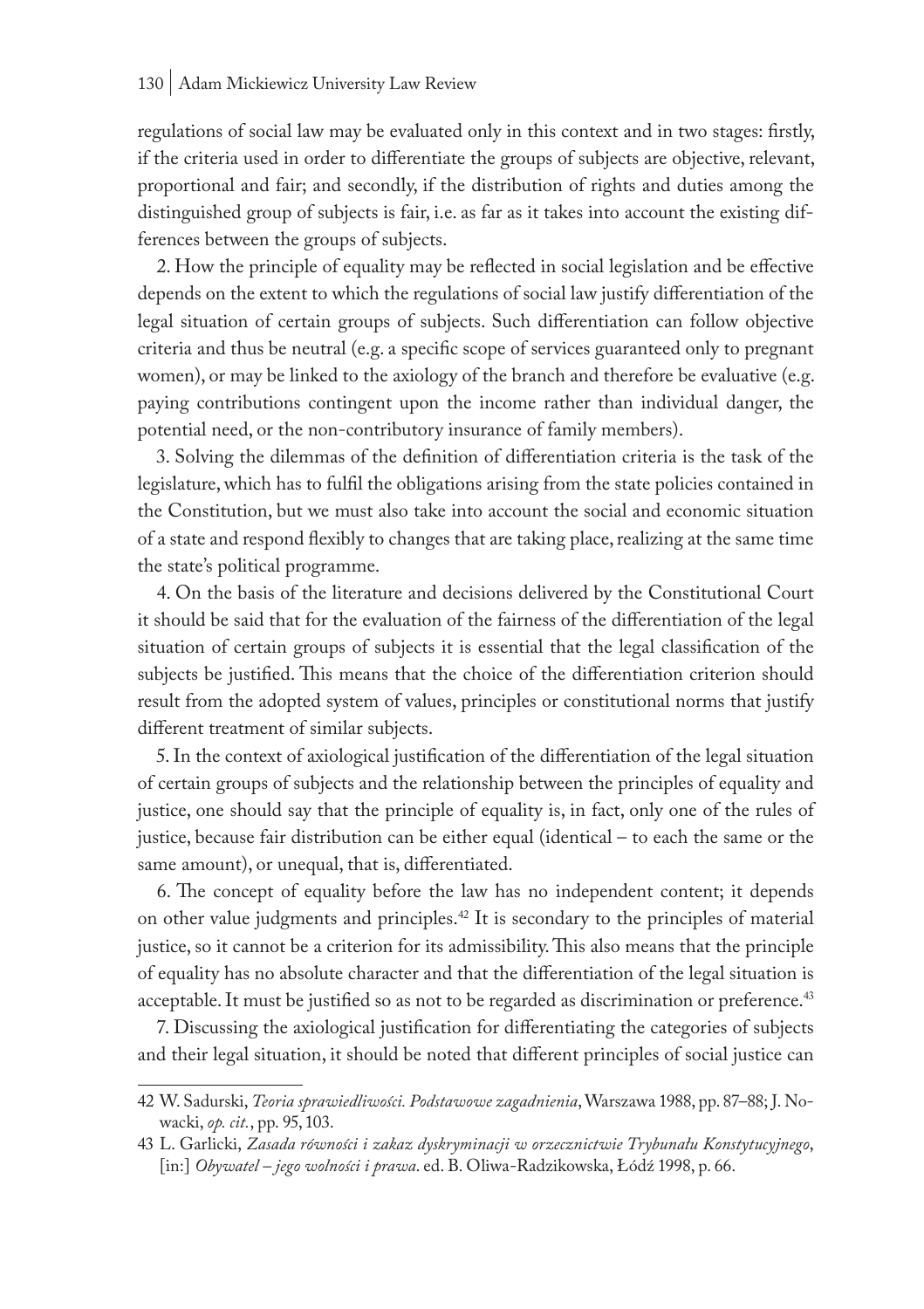be defined, accepted and used when enacting and applying a law which may turn out to be divergent or even contradictory.

8. The principles of social justice justify a regulation, which, taking into account the scarcity of resources, recognizes the primacy of a community interest over the interests of an individual, which may lead to the differentiation of the legal situation of individuals (the principle of the common good).

9. Taking into consideration the special axiology of social law, it can be said that if the principle of justice is used to evaluate the admissibility of differentiation and the applied differentiation criteria, then its modification is the principle of solidarity, being also the basis for the principle of the common good.

10. The content of the principle of social solidarity is, due to the existing correlation, the fact of taking over by the community some burdens and obligations accordingly, which then leads to social compensation within the community ("making the risk common," or the "deindividualization" of the risk). In other words, the idea of solidarity consists in the redistribution of healthcare costs among all the beneficiaries (members of the common risk community), which inevitably leads to inequalities in the financial burden of individual subjects.

## **Literature**

Anioł W., *Polityka socjalna Unii Europejskiej*, Warszawa 2003.

Auleytner J., *Polityka społeczna, czyli ujarzmianie chaosu socjalnego*, Warszawa 2002.

Banaszak B., *Konstytucja Rzeczypospolitej Polskiej. Komentarz*, Warszawa 2009.

Czarnota A., *Prawo a współczesne odmiany solidaryzmu społecznego*, [in:] *Idea solidaryzmu we współczesnej filozofii prawa i polityki*, ed. A. Łabno, Warszawa 2012.

- Duguit L., *Kierunki rozwoju prawa cywilnego na początku XIX wieku*, [in:] A. Czarnota, J. Justyński, *Wybór tekstów źródłowych z historii doktryn politycznoprawnych*, Toruń 1988.
- Dybowski T., *Zasady sprawiedliwości społecznej jako problem konstytucyjny w orzecznictwie polskiego Trybunału Konstytucyjnego*, "Sądownictwo Konstytucyjne" 1996, no. 1.
- Faude M., *Selbstverantwortung und Solidarverantwortung im Sozialrecht. Strukturen und Funktionen der sozialrechtlichen Relevanz des Selbstverschuldens des Leitungsberechtigten*, Bonn 1983.
- Garlicki L., *Zasada równości i zakaz dyskryminacji w orzecznictwie Trybunału Konstytucyjnego*, [in:] *Obywatel – jego wolności i prawa*, ed. B. Oliwa-Radzikowska, Łódź 1998.
- Gitter W., *Strukturen der Reform der gesetzlichen Krankenversicherung*, "Die Sozialegesrichtsbarkeit" 1991, no. 1.
- Haverkate G., *Gleichheitsprobleme an den Nahtstellen der Sozialleistungssysteme Am Beispiel der Alterssicherung*, [in:] *Recht zwischen Umbruch und Bewahrung, Völkerrecht,*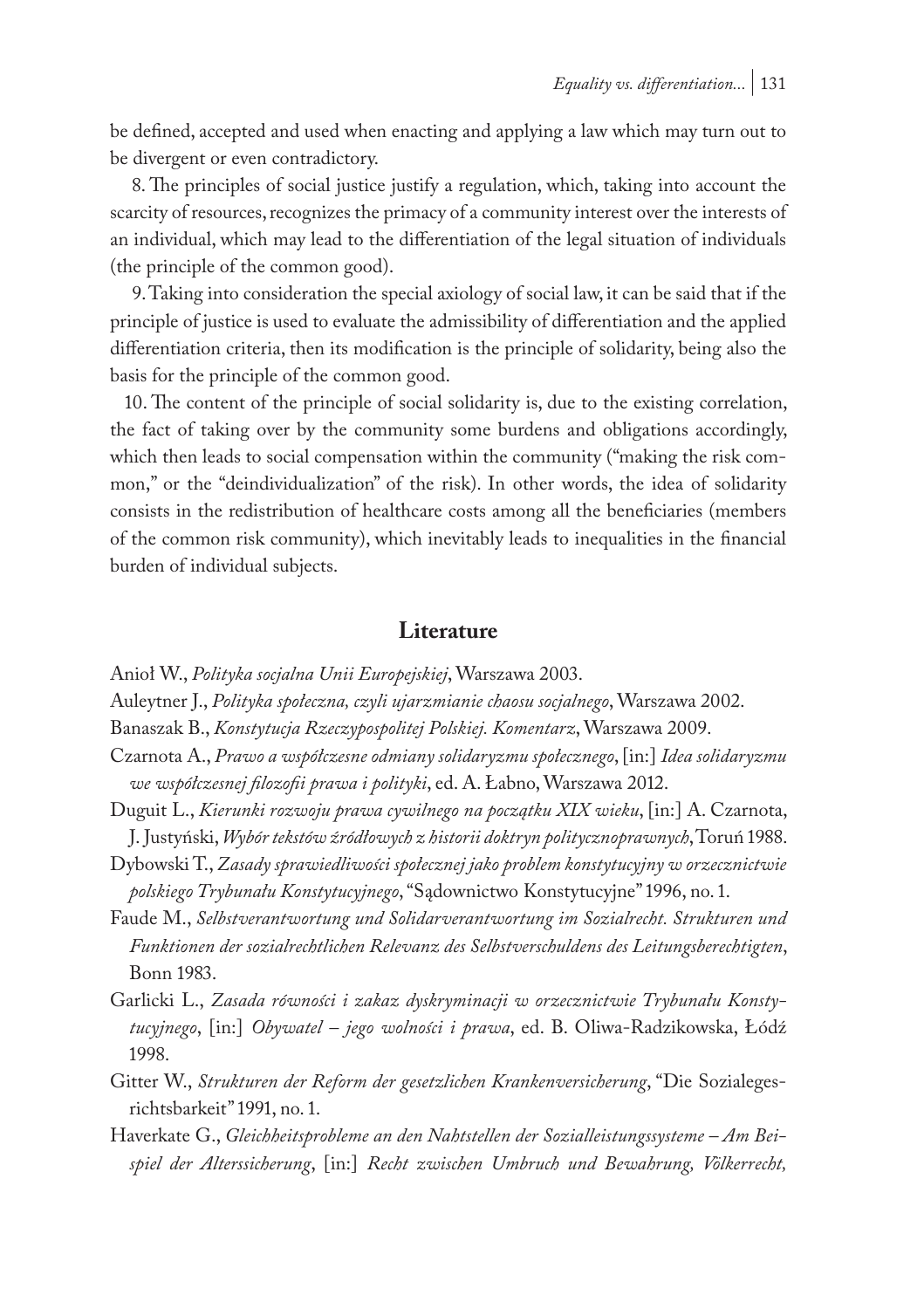*Europarecht, Staatsrecht. Festschrift für Rudolf Bernhardt*, eds. U. Beyerlin, M. Bothe, R. Hofmann, E.U. Petersmann, Berlin 1995.

Heinig H.M., *Der Sozialstaat im Dienst der Freiheit*, Tübingen 2008.

Jackowiak C., *Gloss to the judgment of the Constitutional Court from 29.01.1992, K. 15/91*, "Państwo i Prawo" 1993, no. 3

Jończyk J., *Prawo zabezpieczenia społecznego*, Kraków 2001.

- Jończyk J., *Transformacja ubezpieczeń społecznych i ochrony zdrowia*, [in:] *Konstytucyjne problemy prawa pracy i zabezpieczenia społecznego*, ed. H. Szurgacz, Wrocław 2005.
- Kirchhof F., *Das Solidarprinzip im Sozialversicherungsbeitrag*, [in:] *Sozialfinanzverfassung: 5. Sozialrechtslehrertagung 6. bis 8. März 1991 in Göttingen*, ed. B. Schulin, Wiesbaden 1992.
- Lach D.E., *O solidarności społecznej w "ubezpieczeniu zdrowotnym,*" [in:] *Aksjologiczne podstawy prawa pracy i ubezpieczeń społecznych*, eds. M. Skąpski, K. Ślebzak, Poznań 2014.
- Lach D.E., *Zasada równego dostępu do świadczeń opieki zdrowotnej*, Warszawa 2011.
- Mik C., *Solidarność w prawie Unii Europejskiej. Podstawowe problemy teoretyczne*, [in:] *Solidarność jako zasada działania Unii Europejskiej*, ed. C. Mik, Toruń 2009.
- Nowacki J., *Sprawiedliwość a równość w orzecznictwie Trybunału Konstytucyjnego*, [in:] *W kręgu zagadnień konstytucyjnych*, ed. M. Kudej, Katowice 1999.
- Nowak-Kubiak J., Łukasik B., *Ustawa o świadczeniach opieki zdrowotnej finansowanych ze środków publicznych*, Warszawa 2006.
- Olszewski H., *Historia doktryn politycznych i prawnych*, Warszawa 1982.
- Oniszczuk J., *Filozofia i teoria prawa*, Warszawa 2008.
- Piotrowski J., *Zabezpieczenie społeczne. Problematyka i metody*, Warszawa 1966.
- Ruland F., *Solidarität*, "Neue Juristische Wochenschrift" 2002, no. 48.
- Sadurski W., *Teoria sprawiedliwości. Podstawowe zagadnienia*, Warszawa 1988.
- Szubert W., *Ubezpieczenie społeczne. Zarys systemu*, Warszawa 1987.
- Volkmann U., *Solidarität Programm und Prinzip der Verfassung*, Tübingen 1998.
- Zacher H.F., *Individuelle und soziale Sicherung gegen die Notfälle des Lebens in der sozialen Marktwirtschaft*, Berlin 1973.
- Zieliński T., *Ubezpieczenia społeczne pracowników. Zarys systemu prawnego część ogólna*, Warszawa – Kraków 1994.
- Ziembiński Z., *O pojmowaniu sprawiedliwości*, Lublin 1992.